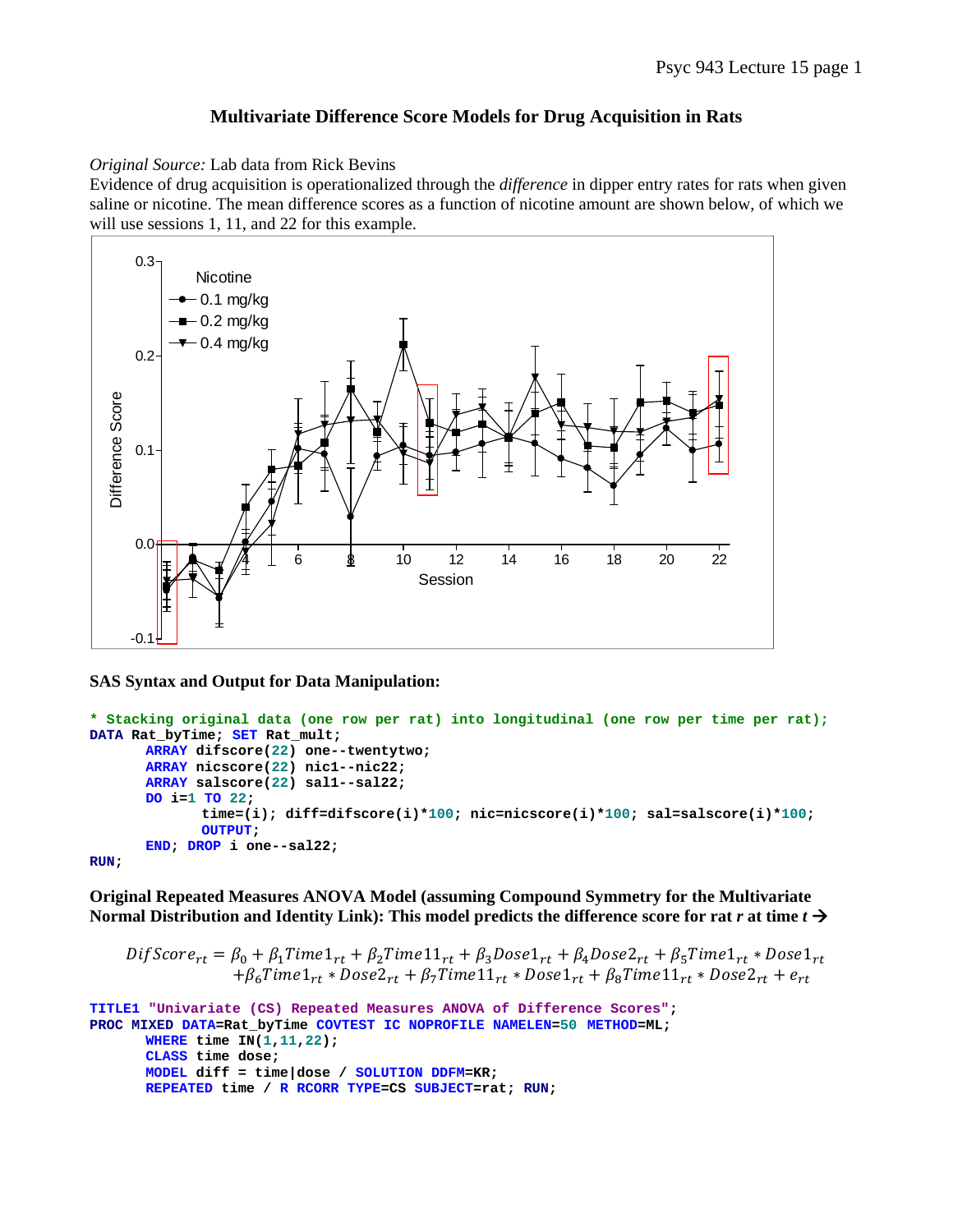|              | <b>Class Level Information</b> | <b>Iteration History</b> |                    |              |                  |
|--------------|--------------------------------|--------------------------|--------------------|--------------|------------------|
| <b>Class</b> | <b>Levels Values</b>           | <b>Iteration</b>         | <b>Evaluations</b> | -2 Log Like  | <b>Criterion</b> |
| time         | 3 1 1 1 2 2                    |                          |                    | 574.49432371 |                  |
| dose         | $3 \mid 0.1 \; 0.2 \; 0.4$     |                          |                    | 573.40760412 | 0.00000000       |

| <b>Estimated R Matrix for Subject 1</b> |         |                  |                  |  |  |  |  |  |
|-----------------------------------------|---------|------------------|------------------|--|--|--|--|--|
| <b>Row</b>                              | Col1    | Col <sub>2</sub> | Col <sub>3</sub> |  |  |  |  |  |
| 1                                       | 54.6714 | 6.4145           | 6.4145           |  |  |  |  |  |
| $\mathbf{c}$                            | 6.4145  | 54.6714          | 6.4145           |  |  |  |  |  |
| 3                                       | 6.4145  | 6.4145           | 54.6714          |  |  |  |  |  |

| <b>Estimated R Correlation Matrix for Subject 1</b> |        |                  |                  |  |  |  |  |  |
|-----------------------------------------------------|--------|------------------|------------------|--|--|--|--|--|
| <b>Row</b>                                          | Col1   | Col <sub>2</sub> | Col <sub>3</sub> |  |  |  |  |  |
| 1                                                   | 1.0000 | 0.1173           | 0.1173           |  |  |  |  |  |
| $\mathbf{c}$                                        | 0.1173 | 1.0000           | 0.1173           |  |  |  |  |  |
| 3                                                   | 0.1173 | 0.1173           | 1.0000           |  |  |  |  |  |

| <b>Information Criteria</b>              |                 |  |  |                               |  |  |  |
|------------------------------------------|-----------------|--|--|-------------------------------|--|--|--|
| Neg2LogLike Parms AIC AICC HQIC BIC CAIC |                 |  |  |                               |  |  |  |
| 573.4                                    | 11 <sup>1</sup> |  |  | 595.4 599.1 599.9 610.1 621.1 |  |  |  |

| <b>Type 3 Tests of Fixed Effects</b> |                  |           |                |          |  |  |  |  |  |
|--------------------------------------|------------------|-----------|----------------|----------|--|--|--|--|--|
| <b>Effect</b>                        | <b>Num</b><br>DF | Den<br>DF | <b>F</b> Value | $Pr$ > F |  |  |  |  |  |
| time                                 | 2                | 56        | 52.64          | $-.0001$ |  |  |  |  |  |
| dose                                 | 2                | 28        | 0.81           | 0.4530   |  |  |  |  |  |
| time*dose                            | 4                | 56        | 0.62           | 0.6499   |  |  |  |  |  |

**Multivariate Repeated Measures ANOVA Model (assuming Unstructured for the Multivariate Normal Distribution and Identity Link): This model predicts the difference score for rat**  $r$  **at time**  $t \rightarrow$ 

 $Dipper_{rt} = \beta_0 + \beta_1 Time1_{rt} + \beta_2 Time11_{rt} + \beta_3 Does1_{rt} + \beta_4 Does2_{rt} + \beta_5 Time1_{rt} * Does1_{rt}$  $+ \beta_6$ Time $1_{rt} * Dose2_{rt} + \beta_7$ Time $11_{rt} * Dose1_{rt} + \beta_8$ Time $11_{rt} * Dose2_{rt} + e_{rt}$ 

```
TITLE1 "Multivariate (UN) Repeated Measures ANOVA of Difference Scores"; 
PROC MIXED DATA=Rat_byTime COVTEST IC NOPROFILE NAMELEN=50 METHOD=ML; 
      WHERE time IN(1,11,22); 
      CLASS time dose; 
      MODEL diff = time|dose / SOLUTION DDFM=KR; 
      REPEATED time / R RCORR TYPE=UN SUBJECT=rat; RUN;
```

| <b>Estimated R Matrix for Subject 1</b> |            |                  |                  |            | <b>Estimated R Correlation Matrix for Subject 1</b> |                  |                  |
|-----------------------------------------|------------|------------------|------------------|------------|-----------------------------------------------------|------------------|------------------|
| <b>Row</b>                              | Col1       | Col <sub>2</sub> | Col <sub>3</sub> | <b>Row</b> | Col1                                                | Col <sub>2</sub> | Col <sub>3</sub> |
|                                         | 38.7840    | $-0.4529$        | $-11.7934$       |            | 1.0000                                              | $-0.00966$       | $-0.2287$        |
| $\mathbf{2}$                            | $-0.4529$  | 56.6763          | 31.4899          | 2          | $-0.00966$                                          | 1.0000           | 0.5052           |
| 3                                       | $-11.7934$ | 31.4899          | 68.5539          | 3          | $-0.2287$                                           | 0.5052           | 1.0000           |

| <b>Information Criteria</b>                        |                 |  |  |                         |  |       |  |
|----------------------------------------------------|-----------------|--|--|-------------------------|--|-------|--|
| Neg2LogLike Parms AIC AICC HQIC<br><b>BIC CAIC</b> |                 |  |  |                         |  |       |  |
| 562.0                                              | 15 <sup>1</sup> |  |  | 592.0 599.1 598.1 612.0 |  | 627.0 |  |

Does allowing different residual variances and covariance by time significantly improve the model?

| <b>Type 3 Tests of Fixed Effects</b> |                  |            |                |          |  |  |  |  |  |
|--------------------------------------|------------------|------------|----------------|----------|--|--|--|--|--|
| <b>Effect</b>                        | <b>Num</b><br>DF | Den<br>DF. | <b>F</b> Value | $Pr$ > F |  |  |  |  |  |
| time                                 | 2                | 27         | 36.38          | < .0001  |  |  |  |  |  |
| dose                                 | 2                | 28         | 0.81           | 0.4530   |  |  |  |  |  |
| time*dose                            |                  | 31.6       | 0.81           | 0.5261   |  |  |  |  |  |

**What if we modeled the difference between saline and nicotine as a model parameter instead? This becomes a doubly multivariate model, which requires stacking the data again:** 

```
* Stacking longitudinal data into multivariate data (one row per DV per time per rat);
DATA Rat_byDVTime; SET Rat_byTime; 
       dipper=nic; dv="Nic"; dvNic=1; dvSal=0; OUTPUT; 
       dipper=sal; dv="Sal"; dvNic=0; dvSal=1; OUTPUT; 
      * Keeping only times for example;
      WHERE time IN(1,11,22); RUN;
```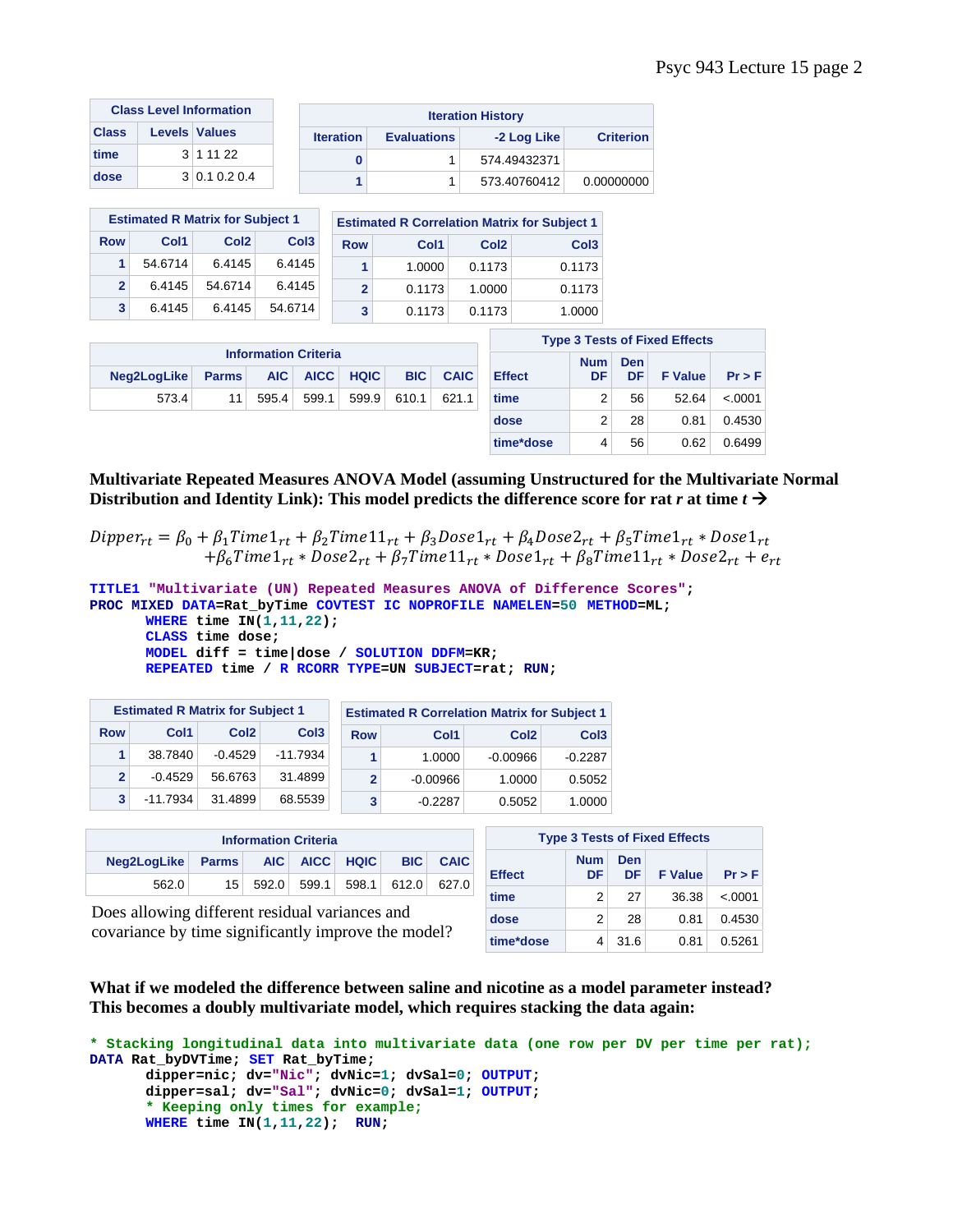**Multivariate Repeated Measures ANOVA Model (assuming Unstructured for the Multivariate Normal**  Distribution and Identity Link): This model predicts the dipper outcome per DV for rat  $r$  at time  $t \rightarrow$ 

```
Dipper_{rt} = \beta_0 + \beta_1 Time1_{rt} + \beta_2 Time11_{rt} + \beta_3 Does1_{rt} + \beta_4 Does2_{rt} + \beta_5 Time1_{rt} * Does1_{rt}+ \beta_6Time1_{rt} * Dose2_{rt} + \beta_7Time11_{rt} * Dose1_{rt} + \beta_8Time11_{rt} * Dose2_{rt}+\beta_9DV_{rt} + \beta_{10}Time1_{rt} * DV_{rt} + \beta_{11}Time11_{rt} * DV_{rt} + \beta_{12}Dose1_{rt} * DV_{rt}+\beta_{13}Dose2_{rt} * DV_{rt} + \beta_{14}Time1_{rt} * Dose1_{rt} * DV_{rt} + \beta_{15}Time1_{rt} * Dose2_{rt} * DV_{rt}+ \beta_{16}Time11_{rt} * Dose1_{rt} * DV_{rt} + \beta_{17}Time11_{rt} * Dose2_{rt} * DV_{rt} + e_{rt}
```

```
TITLE1 "Doubly Multivariate Repeated Measures ANOVA"; 
TITLE2 "Testing Effects for Saline and Diffs for Nicotine"; 
PROC MIXED DATA=Rat_byDVTime COVTEST IC NOPROFILE NAMELEN=50 METHOD=ML NOINFO; 
      CLASS dv time dose; 
      MODEL dipper = dv|time|dose / SOLUTION DDFM=KR; 
      REPEATED dv*time / R RCORR TYPE=UN SUBJECT=rat; 
      LSMEANS dv*time dv*dose / 
         SLICE=dv; /* Test marginal effects of time (df=2), dose (df=2) per dv */
                         /* Get all possible marginal mean differences */
      LSMEANS time*dose time*dv / 
         SLICE=time; /* Test marginal effects of dose (df=2), dv (df=1) per time */
         *DIFF=ALL; /* Get all possible marginal mean differences */
      LSMEANS dose*time dose*dv / 
         SLICE=dose; /* Test marginal effects of time (df=2), dv (df=1) per dose */
         *DIFF=ALL; /* Get all possible marginal mean differences */
      LSMEANS dv*time*dose / 
         SLICE=dv*time /* Test marginal effect of dose (df=2) per dv and time */
         SLICE=dv*dose /* Test marginal effect of time (df=2) per dv and dose */
         SLICE=time*dose; /* Test marginal effect of dv (df=1) dv per time and dose */
         *DIFF=ALL; /* Get all possible cell mean differences */
```
**RUN;** 

|              |  | <b>Class Level Information</b> |                  |                    | <b>Iteration History</b> |                  |
|--------------|--|--------------------------------|------------------|--------------------|--------------------------|------------------|
| <b>Class</b> |  | <b>Levels Values</b>           | <b>Iteration</b> | <b>Evaluations</b> | -2 Log Like              | <b>Criterion</b> |
| dv           |  | 2 Nic Sal                      |                  |                    | 1037.92286025            |                  |
| time         |  | $3 \mid 11122$                 |                  |                    | 909.68224381             | 0.00000000       |
| dose         |  | $3 \mid 0.1 \; 0.2 \; 0.4$     |                  |                    |                          |                  |

| <b>Estimated R Matrix for Subject 1</b> |              |           |                  |                  |                  |                  |                  |  |  |
|-----------------------------------------|--------------|-----------|------------------|------------------|------------------|------------------|------------------|--|--|
|                                         | <b>Row</b>   | Col1      | Col <sub>2</sub> | Col <sub>3</sub> | Col <sub>4</sub> | Col <sub>5</sub> | Col <sub>6</sub> |  |  |
|                                         | 1            | 3.0320    | $-3.4788$        | 0.8587           | $-2.6338$        | $-3.5572$        | 0.1579           |  |  |
|                                         | $\mathbf{2}$ | $-3.4788$ | 28.7944          | 14.2243          | 10.2788          | 10.7932          | 2.7149           |  |  |
|                                         | 3            | 0.8587    | 14.2243          | 60.2217          | 8.4229           | 38.6018          | $-3.8793$        |  |  |
|                                         | 4            | $-2.6338$ | 10.2788          | 8.4229           | 13.3005          | 12.2913          | 1.3001           |  |  |
|                                         | 5            | $-3.5572$ | 10.7932          | 38.6018          | 12.2913          | 55.9179          | $-2.2740$        |  |  |
|                                         | 6            | 0.1579    | 2.7149           | $-3.8793$        | 1.3001           | $-2.2740$        | 8.0881           |  |  |

| <b>Information Criteria</b> |              |       |             |                                           |            |             |  |  |
|-----------------------------|--------------|-------|-------------|-------------------------------------------|------------|-------------|--|--|
| <b>Neg</b><br>2LogLike      | <b>Parms</b> | AIC I | <b>AICC</b> | <b>HQIC</b>                               | <b>BIC</b> | <b>CAIC</b> |  |  |
| 909.7                       | 39           |       |             | 987.7   1012.1   1003.6   1039.6   1078.6 |            |             |  |  |

|                | <b>Estimated R Correlation Matrix for Subject 1</b> |                  |                  |           |           |           |  |  |  |  |  |
|----------------|-----------------------------------------------------|------------------|------------------|-----------|-----------|-----------|--|--|--|--|--|
| <b>Row</b>     | Col1                                                | Col <sub>5</sub> | Col <sub>6</sub> |           |           |           |  |  |  |  |  |
| 1              | 1.0000                                              | $-0.3723$        | 0.06355          | $-0.4148$ | $-0.2732$ | 0.03189   |  |  |  |  |  |
| $\overline{2}$ | $-0.3723$                                           | 1.0000           | 0.3416           | 0.5252    | 0.2690    | 0.1779    |  |  |  |  |  |
| 3              | 0.06355                                             | 0.3416           | 1.0000           | 0.2976    | 0.6652    | $-0.1758$ |  |  |  |  |  |
| 4              | $-0.4148$                                           | 0.5252           | 0.2976           | 1.0000    | 0.4507    | 0.1253    |  |  |  |  |  |
| 5              | $-0.2732$                                           | 0.2690           | 0.6652           | 0.4507    | 1.0000    | $-0.1069$ |  |  |  |  |  |
| 6              | 0.03189                                             | 0.1779           | $-0.1758$        | 0.1253    | $-0.1069$ | 1.0000    |  |  |  |  |  |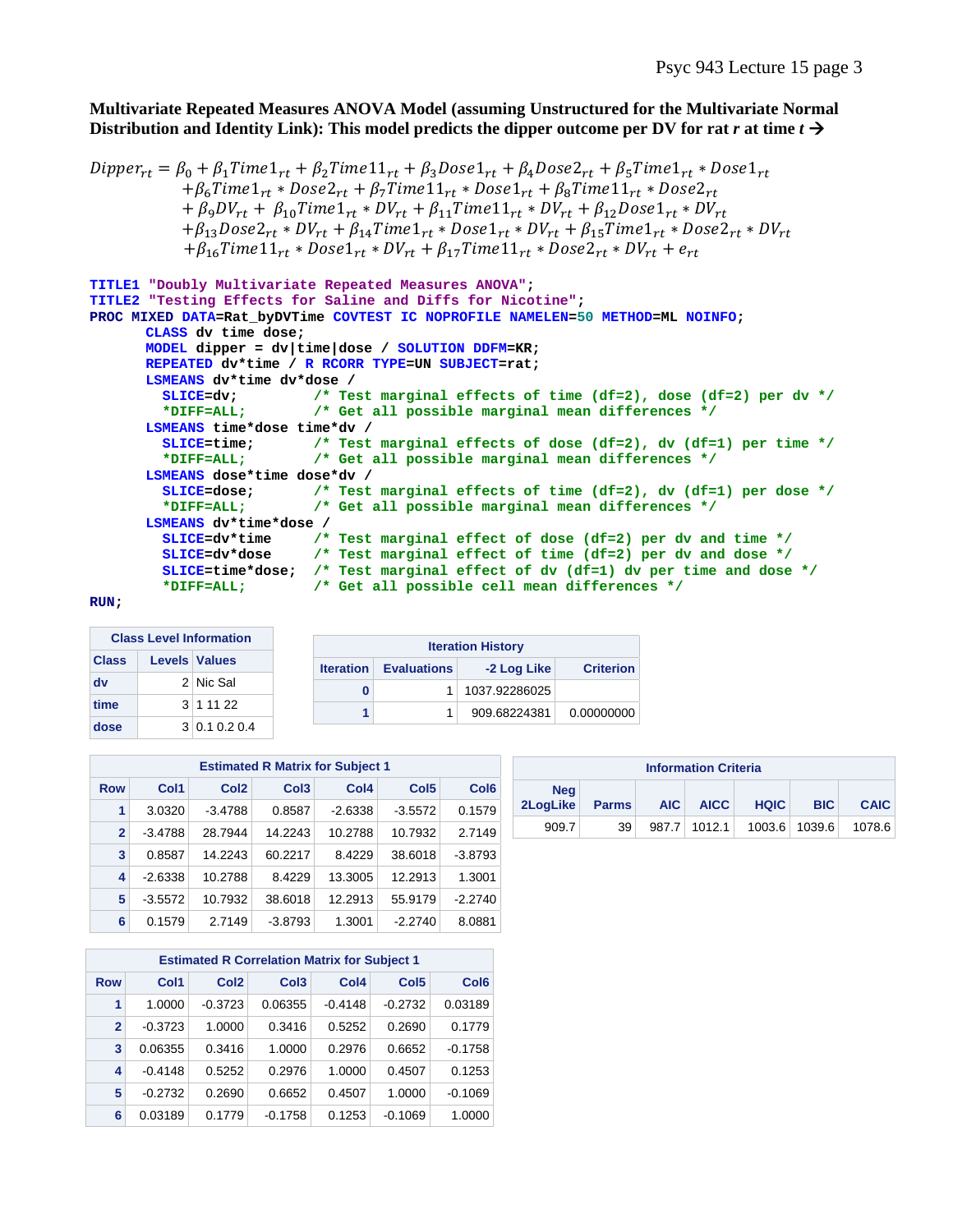|                  |            |              |      |                 | <b>Standard</b> |    |              |                  |                                                                                        |                  |                  |                                      |          |
|------------------|------------|--------------|------|-----------------|-----------------|----|--------------|------------------|----------------------------------------------------------------------------------------|------------------|------------------|--------------------------------------|----------|
| <b>Effect</b>    | dv         | time         | dose | <b>Estimate</b> | <b>Error</b>    | DF | t Value      | Pr >  t          |                                                                                        |                  |                  |                                      |          |
| <b>Intercept</b> |            |              |      | 4.4750          | 1.0055          | 28 | 4.45         |                  | 0.0001 What are the reference DV, time, and<br><.0001 dose, as determined by the CLASS |                  |                  |                                      |          |
| dv               | Nic        |              |      | 15.4462         | 2.9273          | 28 | 5.28         |                  | statement?                                                                             |                  |                  |                                      |          |
| dv               | Sal        | $\mathbf{1}$ |      | 0<br>1.4188     | 1.9828          | 28 |              |                  |                                                                                        |                  |                  |                                      |          |
| time<br>time     |            | 11           |      | 4.2463          | 1.5325          | 28 | 0.72<br>2.77 | 0.4802<br>0.0098 | There are 18 non-zero estimates in this                                                |                  |                  |                                      |          |
| time             |            | 22           |      | 0               |                 |    |              |                  | table that correspond to the 18                                                        |                  |                  |                                      |          |
| dv*time          | <b>Nic</b> | $\mathbf{1}$ |      | $-19.2563$      | 4.0454          | 28 | $-4.76$      | < .0001          | $\beta$ fixed effects in the model equation.                                           |                  |                  |                                      |          |
| dv*time          | Nic        | 11           |      | $-6.8250$       | 2.7895          | 28 | $-2.45$      |                  |                                                                                        |                  |                  |                                      |          |
| dv*time          | <b>Nic</b> | 22           |      | 0               |                 |    |              |                  | 0.0210 All of these effects can be summarized<br>by tests of marginal main effects and |                  |                  |                                      |          |
| dv*time          | Sal        | $\mathbf{1}$ |      | 0               |                 |    |              |                  | interactions, as seen below, but more                                                  |                  |                  |                                      |          |
| dv*time          | Sal        | 11           |      | $\mathbf 0$     |                 |    |              |                  | work will be needed to interpret the                                                   |                  |                  |                                      |          |
| dv*time          | Sal        | 22           |      | $\mathbf 0$     |                 |    |              |                  | simple effects embedded within these.                                                  |                  |                  |                                      |          |
|                  |            |              |      |                 |                 |    |              |                  |                                                                                        |                  |                  |                                      |          |
| dose             |            |              | 0.1  | $-0.5210$       | 1.3490          | 28 | $-0.39$      | 0.7023           |                                                                                        |                  |                  |                                      |          |
| dose             |            |              | 0.2  | $-0.4440$       | 1.3490          | 28 | $-0.33$      | 0.7445           |                                                                                        |                  |                  |                                      |          |
| dose             |            |              | 0.4  | 0               |                 |    |              |                  |                                                                                        |                  |                  |                                      |          |
| dv*dose          | <b>Nic</b> |              | 0.1  | $-4.7912$       | 3.9274          | 28 | $-1.22$      | 0.2327           |                                                                                        |                  |                  |                                      |          |
| dv*dose          | <b>Nic</b> |              | 0.2  | $-0.6472$       | 3.9274          | 28 | $-0.16$      | 0.8703           |                                                                                        |                  |                  |                                      |          |
| dv*dose          | <b>Nic</b> |              | 0.4  | 0               |                 |    |              |                  |                                                                                        |                  |                  |                                      |          |
| dv*dose          | Sal        |              | 0.1  | 0               |                 |    |              |                  |                                                                                        |                  |                  |                                      |          |
| dv*dose          | Sal        |              | 0.2  | 0               |                 |    |              |                  |                                                                                        |                  |                  |                                      |          |
| dv*dose          | Sal        |              | 0.4  | 0               |                 |    |              |                  |                                                                                        |                  |                  | <b>Type 3 Tests of Fixed Effects</b> |          |
| time*dose        |            | $\mathbf{1}$ | 0.1  | 1.9562          | 2.6602          | 28 | 0.74         | 0.4682           | <b>Effect</b>                                                                          | <b>Num</b><br>DF | <b>Den</b><br>DF | <b>F</b> Value                       | $Pr$ > F |
| time*dose        |            | $\mathbf{1}$ | 0.2  | 1.8492          | 2.6602          | 28 | 0.70         | 0.4927           | dv                                                                                     | 1                | All8             | 52.48                                | < .0001  |
| time*dose        |            | $\mathbf{1}$ | 0.4  | 0               |                 |    |              |                  | time                                                                                   | $\overline{2}$   | 27               | 53.01                                | < .0001  |
| time*dose        |            | 11           | 0.1  | $-0.5268$       | 2.0561          | 28 | $-0.26$      | 0.7997           | dv*time                                                                                | $\overline{2}$   | 27               | 36.38                                | < .0001  |
| time*dose        |            | 11           | 0.2  | $-2.0803$       | 2.0561          | 28 | $-1.01$      | 0.3203           |                                                                                        | $\overline{2}$   | 28               | 0.26                                 | 0.7715   |
| time*dose        |            | 11           | 0.4  | 0               |                 |    |              |                  | dose<br>dv*dose                                                                        | $\overline{2}$   | 28               | 0.81                                 | 0.4530   |
| time*dose        |            | 22           | 0.1  | 0               |                 |    |              |                  |                                                                                        | 4                | 31.6             |                                      |          |
| time*dose        |            | 22           | 0.2  | 0               |                 |    |              |                  | time*dose                                                                              |                  |                  | 1.13                                 | 0.3603   |
| time*dose        |            | 22           | 0.4  | 0               |                 |    |              |                  | dv*time*dose                                                                           | 4                | 31.6             | 0.81                                 | 0.5261   |
| dv*time*dose     | Nic        | 1            | 0.1  | 3.7333          | 5.4275          | 28 | 0.69         | 0.4972           |                                                                                        |                  |                  |                                      |          |
| dv*time*dose     | Nic        | 1            | 0.2  | 0.04625         | 5.4275          | 28 | 0.01         | 0.9933           |                                                                                        |                  |                  |                                      |          |
| dv*time*dose     | Nic        | 1            | 0.4  | 0               |                 |    |              |                  |                                                                                        |                  |                  |                                      |          |
| dv*time*dose     | Nic        | 11           | 0.1  | 5.6125          | 3.7425          | 28 | 1.50         | 0.1449           |                                                                                        |                  |                  |                                      |          |
| dv*time*dose     | Nic        | 11           | 0.2  | 4.9200          | 3.7425          | 28 | 1.31         | 0.1993           |                                                                                        |                  |                  |                                      |          |
| dv*time*dose     | Nic        | 11           | 0.4  | 0               |                 |    |              |                  |                                                                                        |                  |                  |                                      |          |
| dv*time*dose     | Nic        | 22           | 0.1  | 0               |                 |    |              |                  |                                                                                        |                  |                  |                                      |          |
| dv*time*dose     | Nic        | 22           | 0.2  | 0               |                 |    |              |                  |                                                                                        |                  |                  |                                      |          |
| dv*time*dose     | Nic        | 22           | 0.4  | 0               |                 |    |              |                  | . The solution for fixed effects keeps                                                 |                  |                  |                                      |          |
| dv*time*dose     | Sal        | 1            | 0.1  | 0               |                 |    |              |                  | going with rows of 0s, but it is truncated                                             |                  |                  |                                      |          |
| dv*time*dose     | Sal        | 1            | 0.2  | 0               |                 |    |              |                  | here to save space.                                                                    |                  |                  |                                      |          |
| dv*time*dose     | Sal        | $\mathbf{1}$ | 0.4  | 0               |                 |    |              |                  |                                                                                        |                  |                  |                                      |          |
| dv*time*dose     | Sal        | 11           | 0.1  | 0               |                 |    |              |                  |                                                                                        |                  |                  |                                      |          |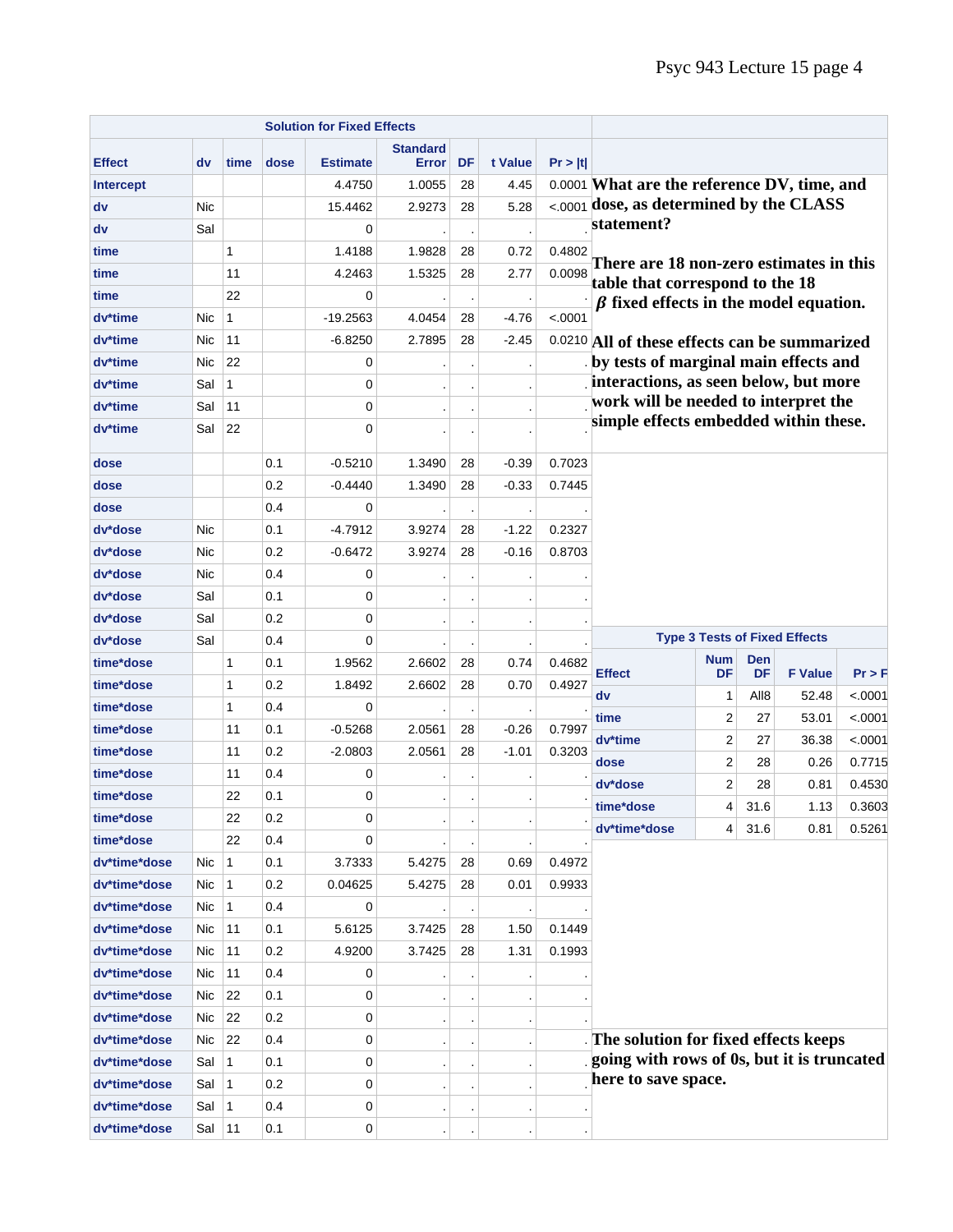| <b>Least Squares Means</b> |            |              |      |                 |                                 |    |         |          |                                                |  |  |  |
|----------------------------|------------|--------------|------|-----------------|---------------------------------|----|---------|----------|------------------------------------------------|--|--|--|
| <b>Effect</b>              | dv         | time         | dose | <b>Estimate</b> | <b>Standard</b><br><b>Error</b> | DF | t Value | Pr >  t  | Where this stuff came from:                    |  |  |  |
| dv*time                    | Nic        | $\mathbf{1}$ |      | 2.4776          | 0.3309                          | 28 | 7.49    |          | <.0001 LSMEANS dv*time dv*dose                 |  |  |  |
| dv*time                    | Nic.       | 11           |      | 17.8498         | 1.4747                          | 28 | 12.10   | <.0001   | / SLICE=dv;                                    |  |  |  |
| dv*time                    | Nic        | 22           |      | 17.7868         | 1.4210                          | 28 | 12.52   | < .0001  |                                                |  |  |  |
| dv*time                    | Sal        | $\mathbf{1}$ |      | 6.8406          | 1.0197                          | 28 | 6.71    | < .0001  |                                                |  |  |  |
| dv*time                    | Sal        | 11           |      | 7.5306          | 0.6930                          | 28 | 10.87   | <.0001   |                                                |  |  |  |
| dv*time                    | Sal        | 22           |      | 4.1533          | 0.5404                          | 28 | 7.69    | < .0001  |                                                |  |  |  |
| dv*dose                    | Nic        |              | 0.1  | 11.3953         | 1.4567                          | 28 | 7.82    | < .0001  |                                                |  |  |  |
| dv*dose                    | Nic        |              | 0.2  | 13.6030         | 1.4567                          | 28 | 9.34    | <.0001   |                                                |  |  |  |
| dv*dose                    | Nic        |              | 0.4  | 13.1158         | 1.6286                          | 28 | 8.05    | < .0001  |                                                |  |  |  |
| dv*dose                    | Sal        |              | 0.1  | 6.3188          | 0.9355                          | 28 | 6.75    | < .0001  |                                                |  |  |  |
| dv*dose                    | Sal        |              | 0.2  | 5.8423          | 0.9355                          | 28 | 6.24    | < .0001  |                                                |  |  |  |
| dv*dose                    | Sal        |              | 0.4  | 6.3633          | 1.0460                          | 28 | 6.08    | < .0001  |                                                |  |  |  |
| time*dose                  |            | 1            | 0.1  | 4.8950          | 0.7885                          | 28 | 6.21    |          | <.0001 LSMEANS time*dose time*dv               |  |  |  |
| time*dose                  |            | 1            | 0.2  | 5.0935          | 0.7885                          | 28 | 6.46    | $-.0001$ | $/$ SLICE=time;                                |  |  |  |
| time*dose                  |            | 1            | 0.4  | 3.9888          | 0.8816                          | 28 | 4.52    | 0.0001   |                                                |  |  |  |
| time*dose                  |            | 11           | 0.1  | 12.3948         | 1.5031                          | 28 | 8.25    | < .0001  |                                                |  |  |  |
| time*dose                  |            | 11           | 0.2  | 12.6440         | 1.5031                          | 28 | 8.41    | < .0001  |                                                |  |  |  |
| time*dose                  |            | 11           | 0.4  | 13.0319         | 1.6805                          | 28 | 7.75    | <.0001   |                                                |  |  |  |
| time*dose                  |            | 22           | 0.1  | 9.2815          | 1.2192                          | 28 | 7.61    | <.0001   |                                                |  |  |  |
| time*dose                  |            | 22           | 0.2  | 11.4305         | 1.2192                          | 28 | 9.38    | < .0001  |                                                |  |  |  |
| time*dose                  |            | 22           | 0.4  | 12.1981         | 1.3631                          | 28 | 8.95    | < .0001  |                                                |  |  |  |
| dv*time*dose               | Nic.       | $\mathbf{1}$ | 0.1  | 2.4610          | 0.5506                          | 28 | 4.47    | 0.0001   |                                                |  |  |  |
| dv*time*dose               | Nic        | $\mathbf{1}$ | 0.2  | 2.8880          | 0.5506                          | 28 | 5.24    |          | <.0001 LSMEANS dv*time*dose<br>/ SLICE=dv*time |  |  |  |
| dv*time*dose               | <b>Nic</b> | $\mathbf{1}$ | 0.4  | 2.0837          | 0.6156                          | 28 | 3.38    | 0.0021   | SLICE=dv*dose                                  |  |  |  |
| dv*time*dose               | Nic        | 11           | 0.1  | 17.1160         | 2.4540                          | 28 | 6.97    | < .0001  | SLICE=time*dose;                               |  |  |  |
| dv*time*dose               | Nic.       | 11           | 0.2  | 19.0910         | 2.4540                          | 28 | 7.78    | < .0001  |                                                |  |  |  |
| dv*time*dose               | Nic        | 11           | 0.4  | 17.3425         | 2.7437                          | 28 | 6.32    | < .0001  |                                                |  |  |  |
| dv*time*dose               | Nic.       | 22           | 0.1  | 14.6090         | 2.3647                          | 28 | 6.18    | < .0001  |                                                |  |  |  |
| dv*time*dose               | Nic        | 22           | 0.2  | 18.8300         | 2.3647                          | 28 | 7.96    | < .0001  |                                                |  |  |  |
| dv*time*dose               | Nic        | 22           | 0.4  | 19.9212         | 2.6438                          | 28 | 7.54    | < .0001  |                                                |  |  |  |
| dv*time*dose               | Sal        | $\mathbf{1}$ | 0.1  | 7.3290          | 1.6969                          | 28 | 4.32    | 0.0002   |                                                |  |  |  |
| dv*time*dose               | Sal        | $\mathbf 1$  | 0.2  | 7.2990          | 1.6969                          | 28 | 4.30    | 0.0002   |                                                |  |  |  |
| dv*time*dose               | Sal        | $\mathbf{1}$ | 0.4  | 5.8938          | 1.8972                          | 28 | 3.11    | 0.0043   |                                                |  |  |  |
| dv*time*dose               | Sal        | 11           | 0.1  | 7.6735          | 1.1533                          | 28 | 6.65    | <.0001   |                                                |  |  |  |
| dv*time*dose               | Sal        | 11           | 0.2  | 6.1970          | 1.1533                          | 28 | 5.37    | <.0001   |                                                |  |  |  |
| dv*time*dose               | Sal        | 11           | 0.4  | 8.7213          | 1.2894                          | 28 | 6.76    | <.0001   |                                                |  |  |  |
| dv*time*dose               | Sal        | 22           | 0.1  | 3.9540          | 0.8993                          | 28 | 4.40    | 0.0001   |                                                |  |  |  |
| dv*time*dose               | Sal        | 22           | 0.2  | 4.0310          | 0.8993                          | 28 | 4.48    | 0.0001   |                                                |  |  |  |
| dv*time*dose               | Sal        | 22           | 0.4  | 4.4750          | 1.0055                          | 28 | 4.45    | 0.0001   |                                                |  |  |  |